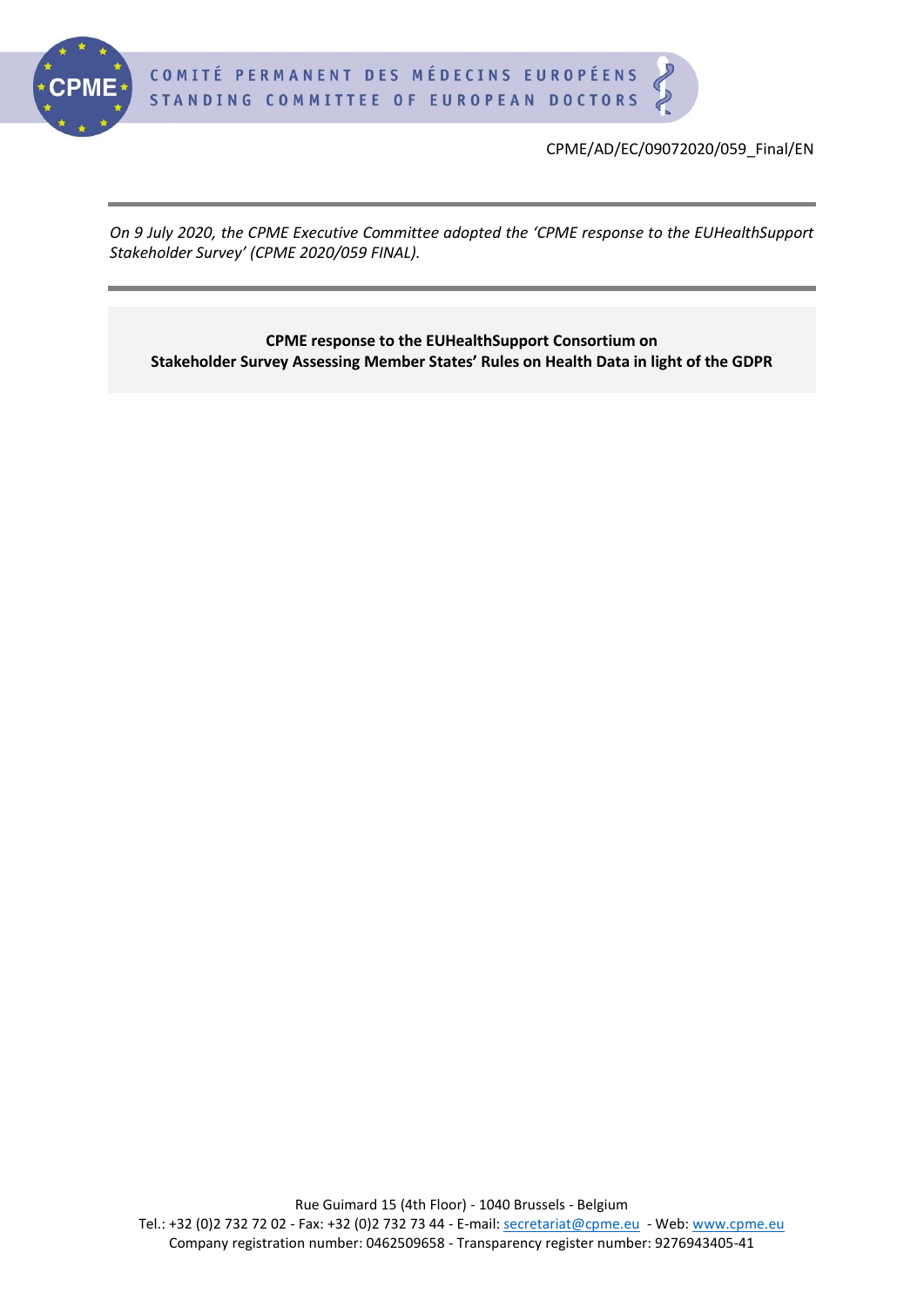# Stakeholder Survey EUHealthSupport

Fields marked with \* are mandatory.

## **Survey assessing the Member States' rules on health data in the light of GDPR**

*Deadline extension: to allow audiences to respond and share the survey within their networks, the deadline for responses to the survey has been extended till Thursday 9 July 2020 midnight.*

The European Commission has initiated a study that aims to examine in which manners the processing of personal health date is governed across the EU and how this might affect the cross-border exchange of health data in the EU.

The present survey is targeted at experts and organisations representing the wide range of stakeholders, including patients, care providers and researchers. Objective of the survey is to identify gaps and needs concerning the use of health data within the EU, the manner in which citizens have control over their health data and to explore strategies and governance structures for the use and re-use of health data.

The survey, among others, seeks your opinion in what areas EU level action might be needed in order to govern the processing of health data across the EU. It also contains a series of statements on data sharing for different types of use, as described below:

- Data processing for the purposes of **provision of health and social care** by health and care providers to the patient concerned. This includes both in-person care and telecare using eHealth or mHealth tools.
- Data processing for **wider public health purposes** including planning, management, administration and improvement of health and care systems; prevention or control of communicable diseases; protection against serious threats to health and ensuring high standards of quality and safety of healthcare and of medical products and medical devices.
- Data processing for **scientific or historical research** by both public and private sector organisations (third parties, not being the original data controller), including the pharmaceutical and medical technology industries and insurance providers.

Results of the study will be used in a report to be submitted to the European Commission in the summer of 2020.

*Note. As some questions may require more information about existing legislation or procedures, it is*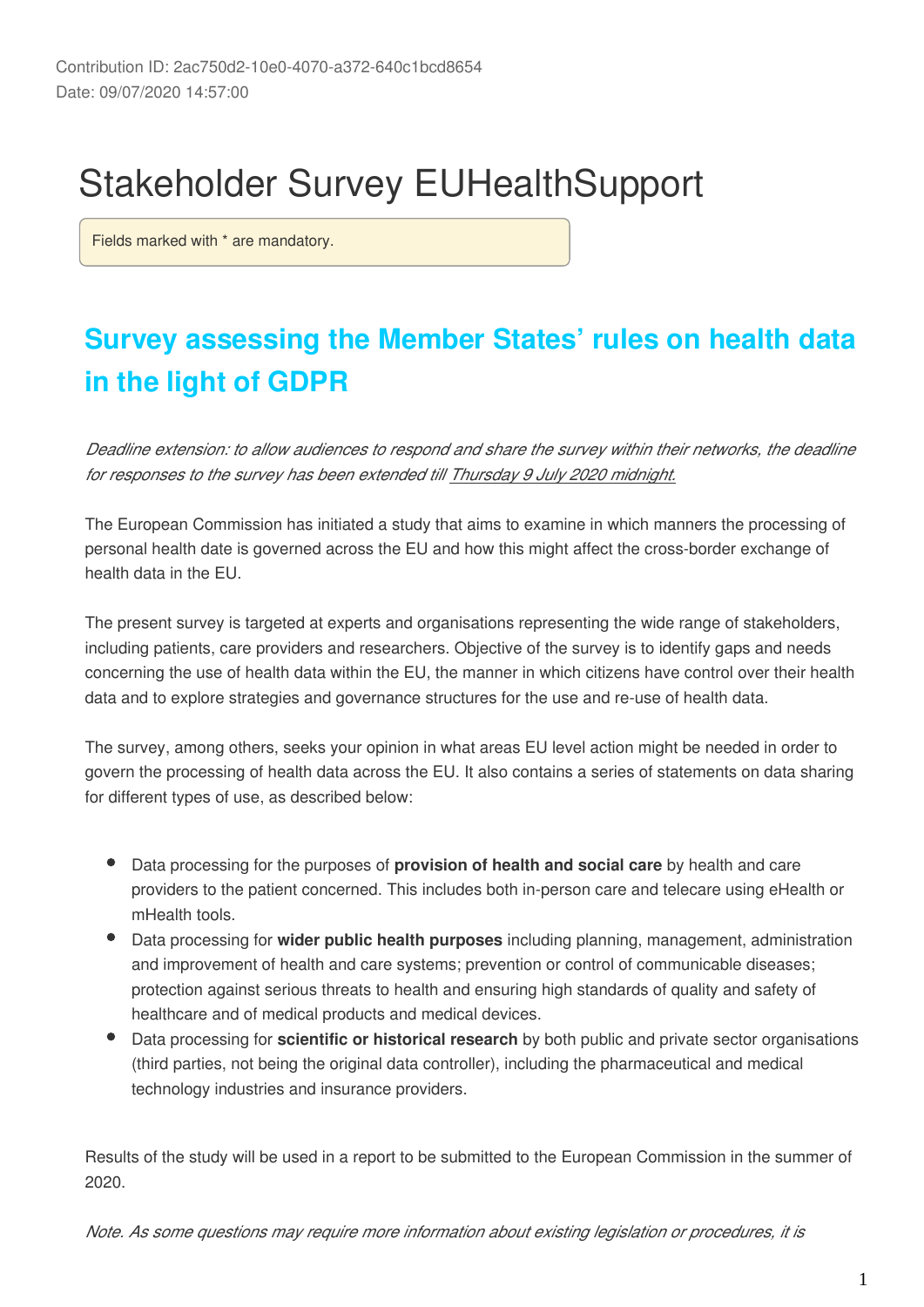#### **Thank you for your contributions to this study**

On behalf of the EUHealthSupport team,

Johan Hansen, Robert Verheij (Nivel, Netherlands institute for health services research), Petra Wilson (Health Connect Partners), Evert-Ben van Veen (MLC Foundation) Contact: contact@euhealthsupport.eu

#### **Section A: Questions about your background when providing answers**

*The following questions are mandatory to be able to interpret the results of the survey. To guarantee your anonymity we will only report on each of these questions separately. Hence, while we may report how*  respondents from public bodies perceive the issues or respondents from specific countries, the combination of *both will in no way be revealed.*

1. Please indicate the membership your organisation represents, if any (tap on the box below to choose **\*** your answer):

Health professional

Health professionals category:

- **Nurses**
- Generalist doctors
- Specialist doctors
- $\Box$  All
- **Other**

2. Please indicate the geographical level you or your organisation represents **\***

EU / Multiple European countries

3. I live in the following country: **\***

Belgium

#### **Section B: Sharing health related data for the purpose of providing care**

In order to provide healthcare to patients, healthcare professional require access to data collected by other healthcare professionals both within their country and in other countries where the patient might have received or want to receive care. This is referred to as data processing for the **primary purpose for which data were collected.**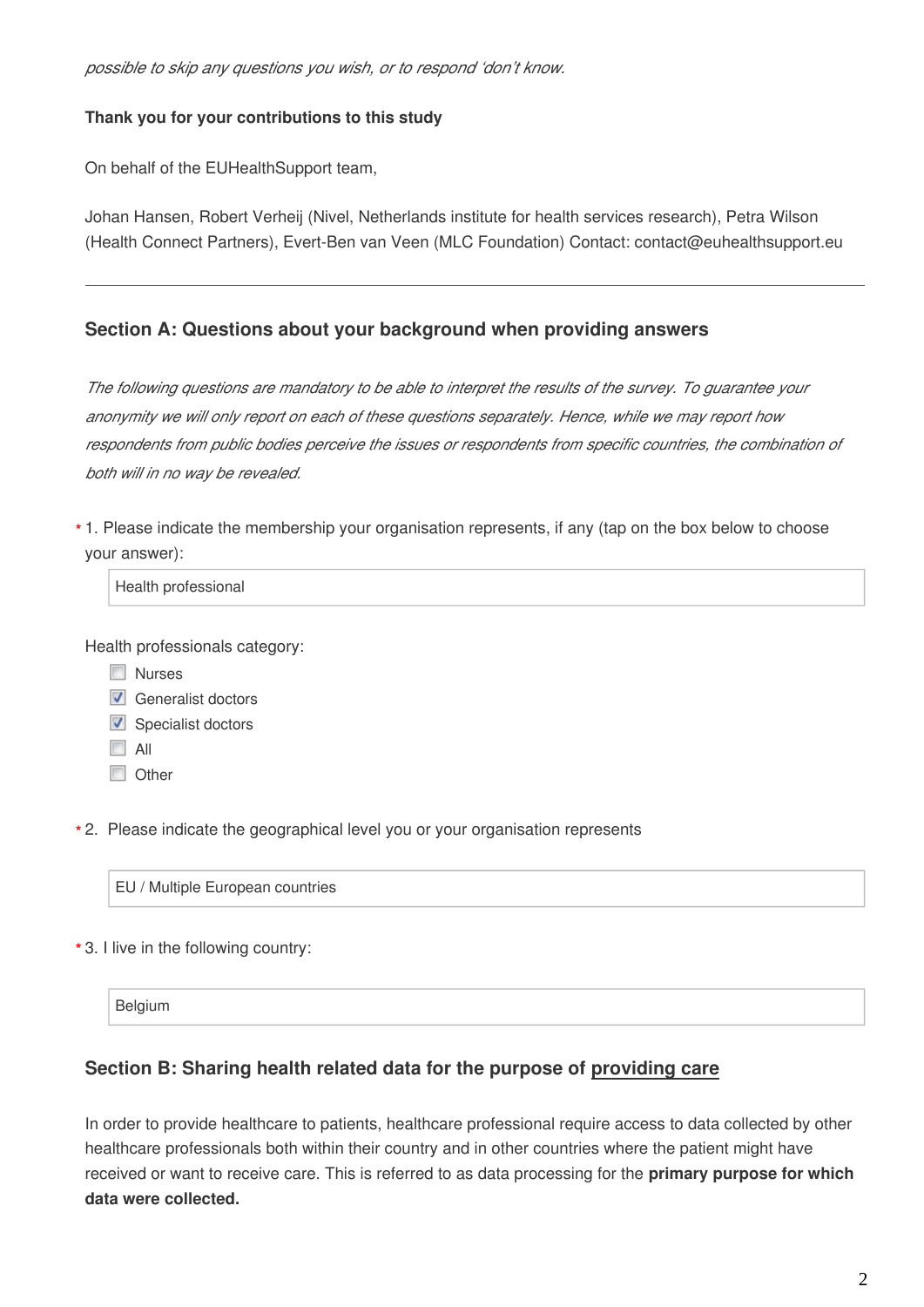4. Do you agree or disagree with the following statements, all related to the way in which such data sharing for providing care is possible and how it could be improved? *Note: If the statement concerns 'my country' and you are answering at an EU or international level, please answer for the country in which you currently live. It is also possible to skip a question.*

**Data portability** allows data subjects to receive personal data they provided to a controller in a structured, commonly used and machine-readable format and to transmit those data to another controller.

**Interoperability** refers to the ability of different information systems, devices and applications to access, exchange, integrate and cooperatively use data in a coordinated manner, within and across organizational, regional and national boundaries.

|                                                                                                                                                                       | Completely<br>disagree | Slightly<br>disagree | Neutral | Slightly<br>agree | Completely<br>agree | Don't<br>know |
|-----------------------------------------------------------------------------------------------------------------------------------------------------------------------|------------------------|----------------------|---------|-------------------|---------------------|---------------|
| It is easy for a patient to<br>access his or her medical<br>record in my country                                                                                      |                        |                      |         |                   |                     |               |
| It is easy for a patient in<br>my country to obtain a<br>portable copy of their<br>medical record to take to<br>another healthcare<br>provider in the same<br>country |                        |                      |         |                   |                     |               |
| It is easy for a patient to<br>obtain a portable copy of<br>their medical record to take<br>to another healthcare<br>provider in a different EU<br>country            |                        |                      |         |                   |                     |               |
| The medical records in my<br>country are structured<br>around the patient (e.g as<br>personal data space or<br>patient portal)                                        |                        |                      |         |                   |                     |               |
| Having health data in a<br>personal data space<br>/patient portal facilitates<br>the transfers between<br>healthcare providers                                        |                        |                      |         |                   |                     |               |
| Lack of data portability<br>drives up costs through<br>repeat testing and<br>examination                                                                              |                        |                      |         |                   | $\bullet$           |               |
| Lack of data portability<br>slows down time to<br>diagnosis and treatment                                                                                             |                        |                      |         | $\bullet$         |                     |               |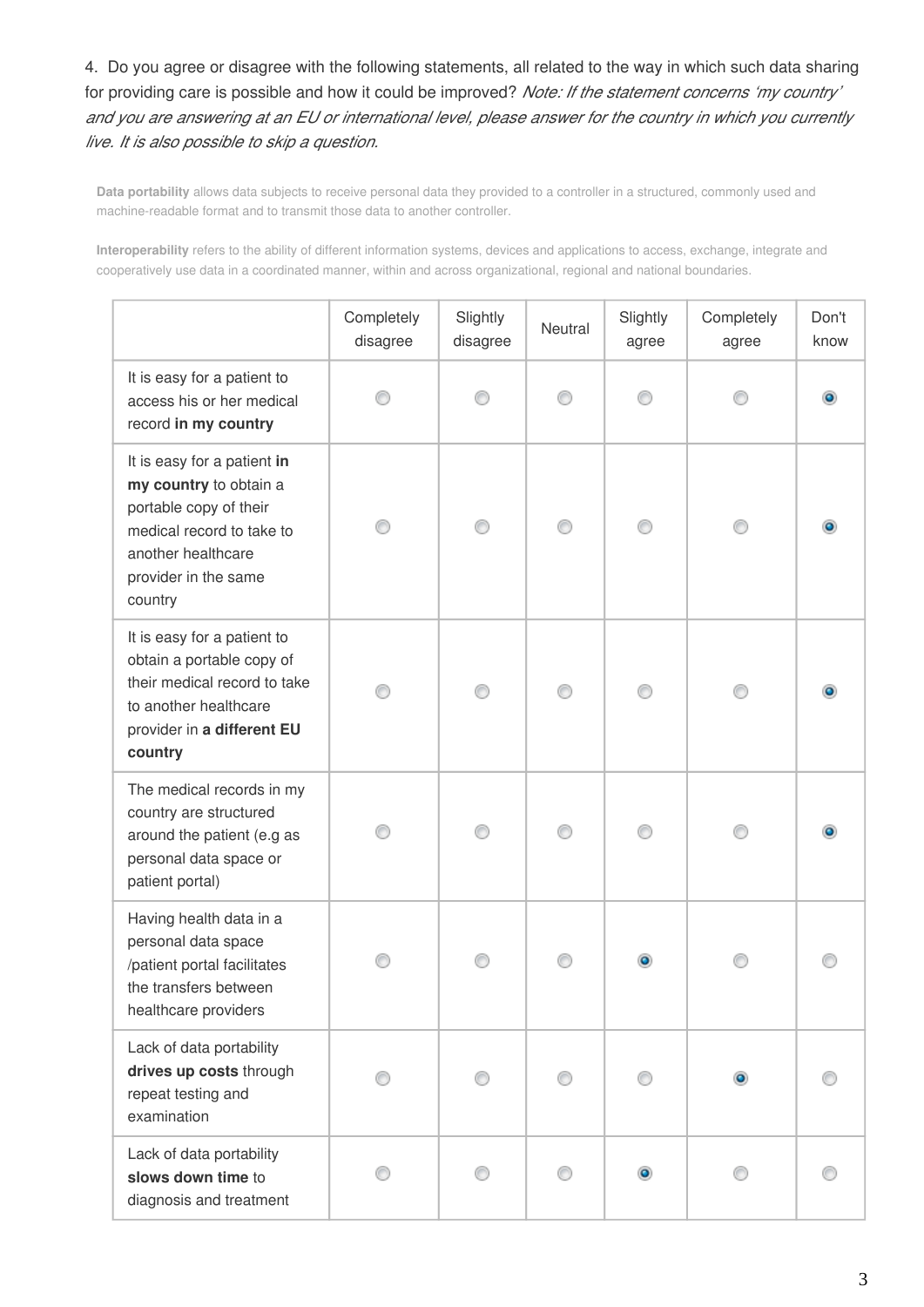| Lack of data portability<br>increases the risk of<br>errors                                                                                                                                         |  |  |  |
|-----------------------------------------------------------------------------------------------------------------------------------------------------------------------------------------------------|--|--|--|
| Lack of data portability can<br>limit the rights of<br>Europeans to seek care in<br>another EU country                                                                                              |  |  |  |
| Lack to data portability can<br>limit the rights to<br>Europeans to work or go<br>on holiday in another EU<br>country                                                                               |  |  |  |
| Sharing of data for care<br>provision purposes within<br>my country is very difficult<br>because of low levels of<br>interoperability between<br>health record systems                              |  |  |  |
| Sharing of data for care<br>provision purposes with<br>another EU country is<br>very difficult because of<br>low levels of<br>interoperability between<br>health record systems                     |  |  |  |
| Sharing of data for care<br>provision purposes within<br>my country is a major<br>privacy risk because of<br>insufficient security<br>measures (including cloud<br>security)                        |  |  |  |
| Sharing of data for care<br>provision purposes with<br>another EU country is a<br>major privacy risk because<br>of insufficient security<br>measures (including cloud<br>security)                  |  |  |  |
| The use of different legal<br>bases (e.g. consent,<br>provision of care, public<br>interest) make it difficult for<br>health-related data to be<br>shared for care purposes<br>between EU countries |  |  |  |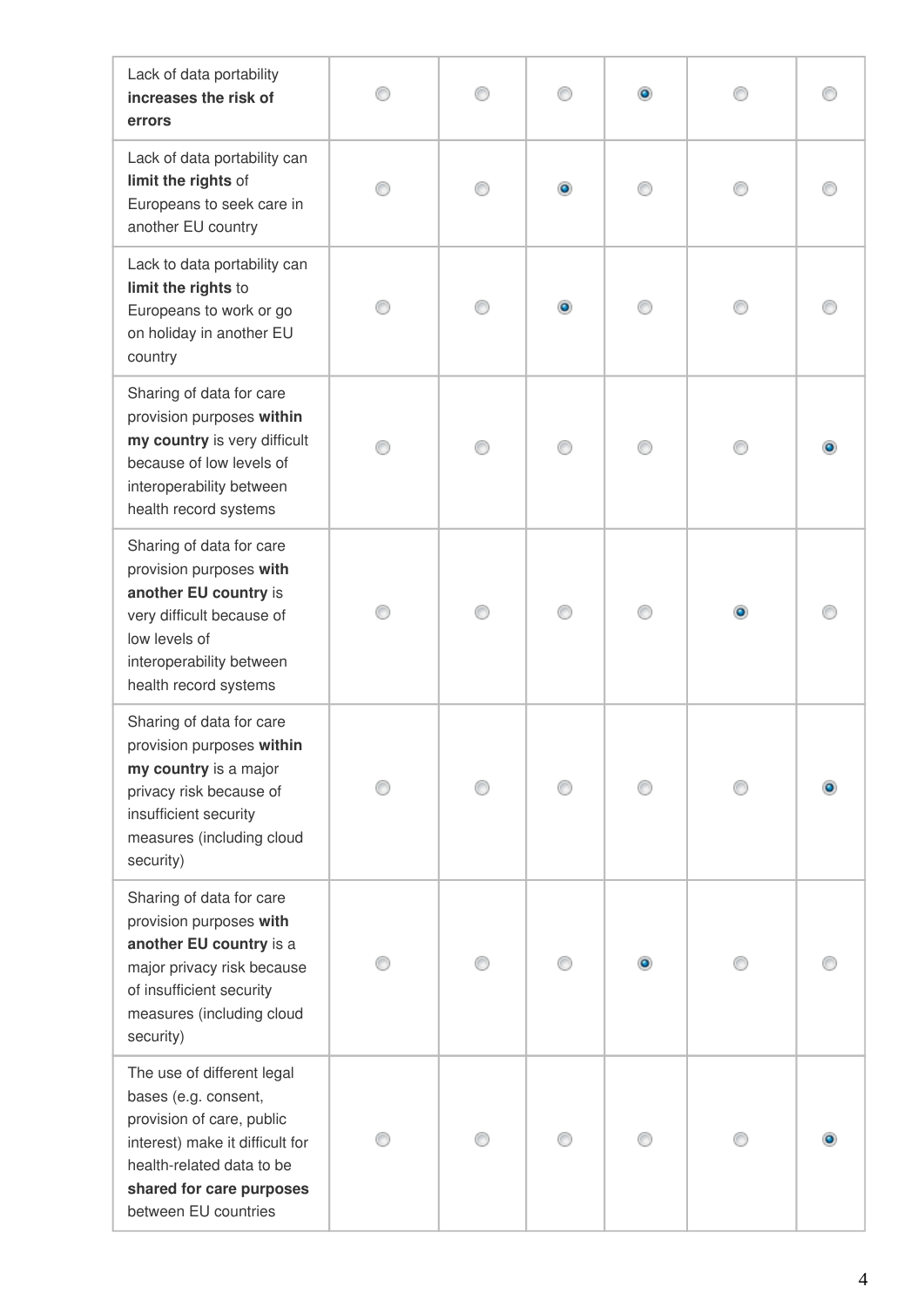| Additional measures<br>should be taken at<br>national level to enforce<br>patients' access and<br>control over their own<br>health data and portability<br>of this data | € | ⋒ | €         |  |
|-------------------------------------------------------------------------------------------------------------------------------------------------------------------------|---|---|-----------|--|
| Additional measures<br>should be taken at EU<br>level to enforce patients'<br>access and control over<br>their own health data and<br>portability of this data          |   | ⋒ | $\bullet$ |  |

5. Would you like to provide further details on data sharing for providing care and control of patients over their own data? E.g., what types of actions are needed to improve, with particular focus on health data sharing at EU level?

## **Section C: Data processing for scientific or historical research**

Health data collected for the primary purpose of providing care are sometimes used for the **secondary purpose of scientific (or historical) research**. This includes research undertaken by public or private sector organisations, including the pharmaceutical and medical technology industries and insurance providers.

6. Do you agree or disagree with the following statements, all related to the way in which such data sharing for scientific research is possible and how it could be improved? *Note: If the statement concerns 'my country' and you are answering at an EU or international level, please answer for the country in which you currently live. It is also possible to skip a question.*

|                                                                                                                                                 | Completely<br>disagree | Slightly<br>disagree | <b>Neutral</b> | Slightly<br>agree | Completely<br>agree | Don't<br>know |
|-------------------------------------------------------------------------------------------------------------------------------------------------|------------------------|----------------------|----------------|-------------------|---------------------|---------------|
| It is easy to gain access to<br>health data for researchers<br>working in the public<br>domain in my country                                    |                        | ⋒                    | €              |                   | €                   |               |
| It is easy to gain access to<br>health data for research for<br>researchers working in not-<br>for-profit or academic<br>entities in my country |                        |                      | C              |                   | €                   |               |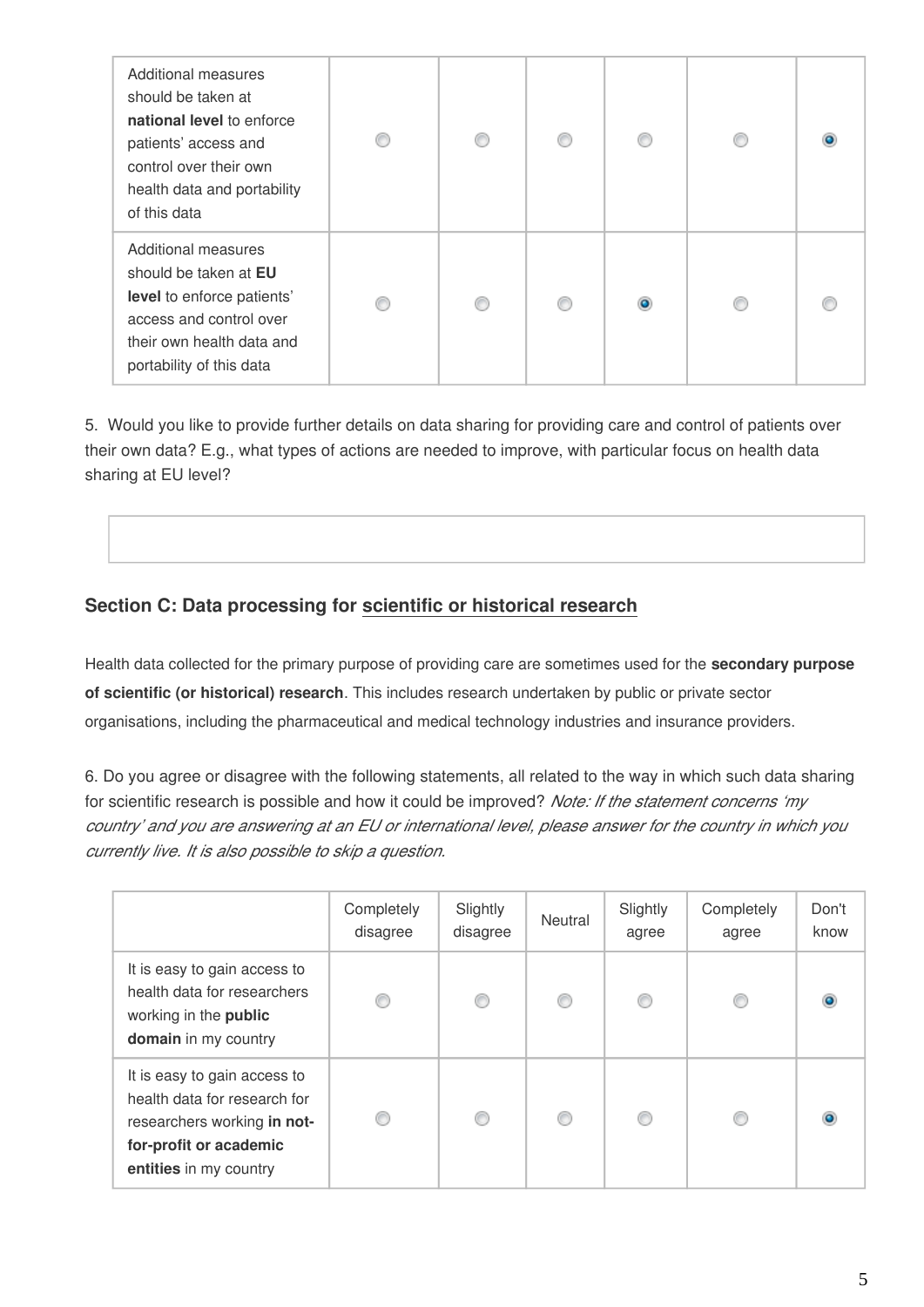| It is easy to gain access to<br>health data for research by<br>commercial entities in my<br>country                                                 |  |  |  |
|-----------------------------------------------------------------------------------------------------------------------------------------------------|--|--|--|
| It is easy to gain access to<br>health data for research by<br>industry (pharma,<br>medical devices,<br>Artificial Intelligence) in<br>my country   |  |  |  |
| The current data protection<br>rules in my country make<br>data access for research<br>purposes difficult                                           |  |  |  |
| The current data protection<br>rules in my country do not<br>adequately protect the<br>interest of patients                                         |  |  |  |
| The time and interaction<br>costs of gaining access to<br>health data for research<br>are high in my country                                        |  |  |  |
| The financial costs of<br>gaining access to health<br>data for research are high<br>in my country                                                   |  |  |  |
| Different rules for access<br>to data for research<br>purposes for public sector<br>and private sector<br>researchers should apply<br>in my country |  |  |  |
| Different rules for access<br>to data for research<br>purposes for public sector<br>and private sector<br>researchers should apply<br>in my country |  |  |  |
| There is a need for an EU<br>level regulatory and<br>organisational landscape<br>for using health data for<br>research                              |  |  |  |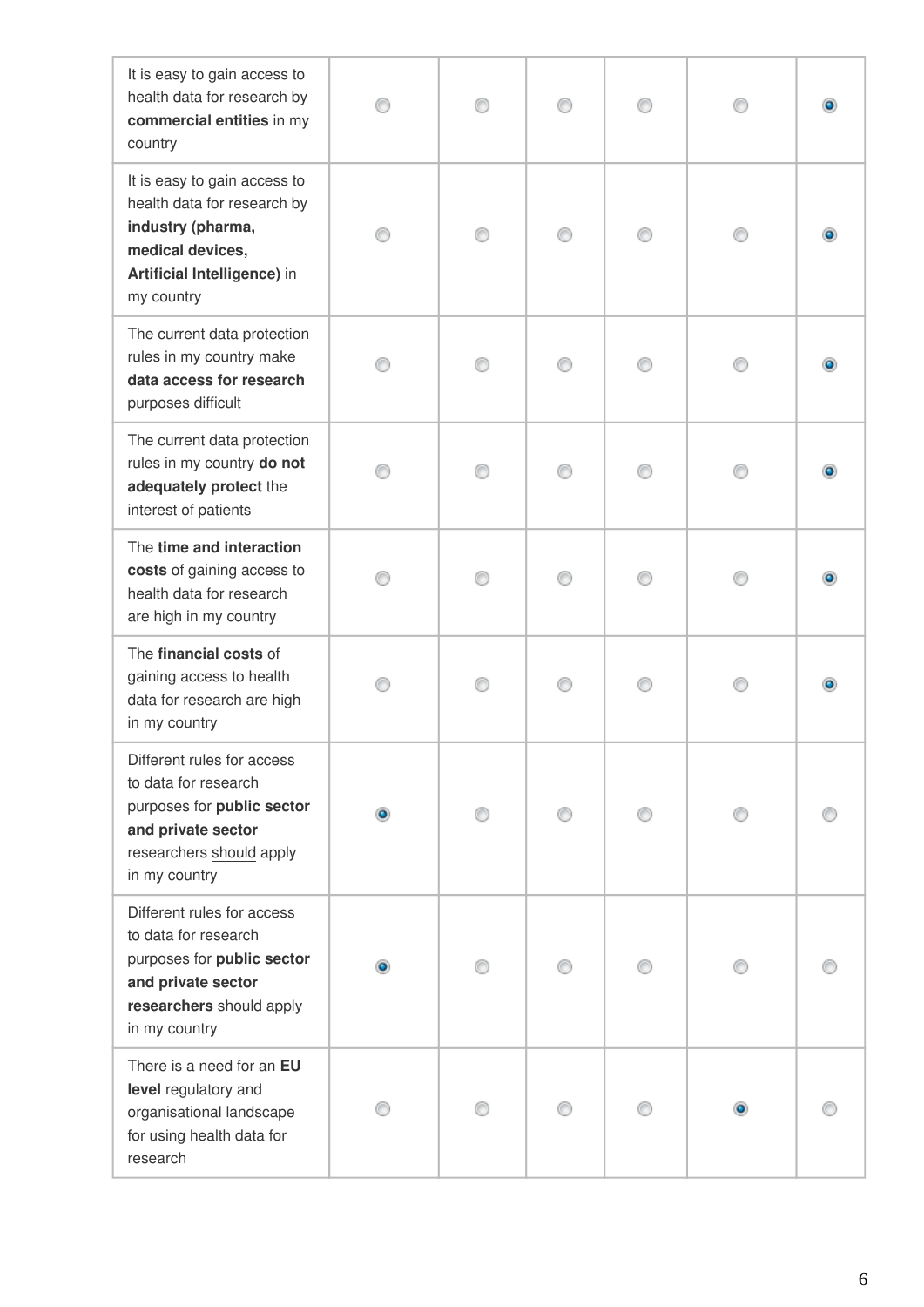| A system to allow patients<br>to make data available for<br>research without reference<br>to a particular research<br>project (also known as<br>data altruism) should<br>exist in my country |  |           |  |
|----------------------------------------------------------------------------------------------------------------------------------------------------------------------------------------------|--|-----------|--|
| A system to allow patients<br>to make data available for<br>research without reference<br>to a particular research<br>project (also known as<br>data altruism) should<br>exist in my country |  |           |  |
| A system to allow patients<br>to make data available for<br>research without reference<br>to a particular research<br>project (also known as<br>data altruism) should<br>exist at EU level   |  |           |  |
| Rules in my country<br>make access to data for<br>research organisations<br>unnecessary complex                                                                                              |  |           |  |
| EU rules make access to<br>data for research<br>organisations unnecessary<br>complex                                                                                                         |  |           |  |
| The current national rules<br>are outdated, given new<br>developments such as<br>personalized medicine,<br>Artificial Intelligence etc.                                                      |  | $\bullet$ |  |
| The current EU rules are<br>outdated, given new<br>developments such as<br>personalized medicine,<br>Artificial Intelligence etc.                                                            |  |           |  |
| A single point of contact for<br>the use of health data for<br>research should be<br>supported in my country                                                                                 |  |           |  |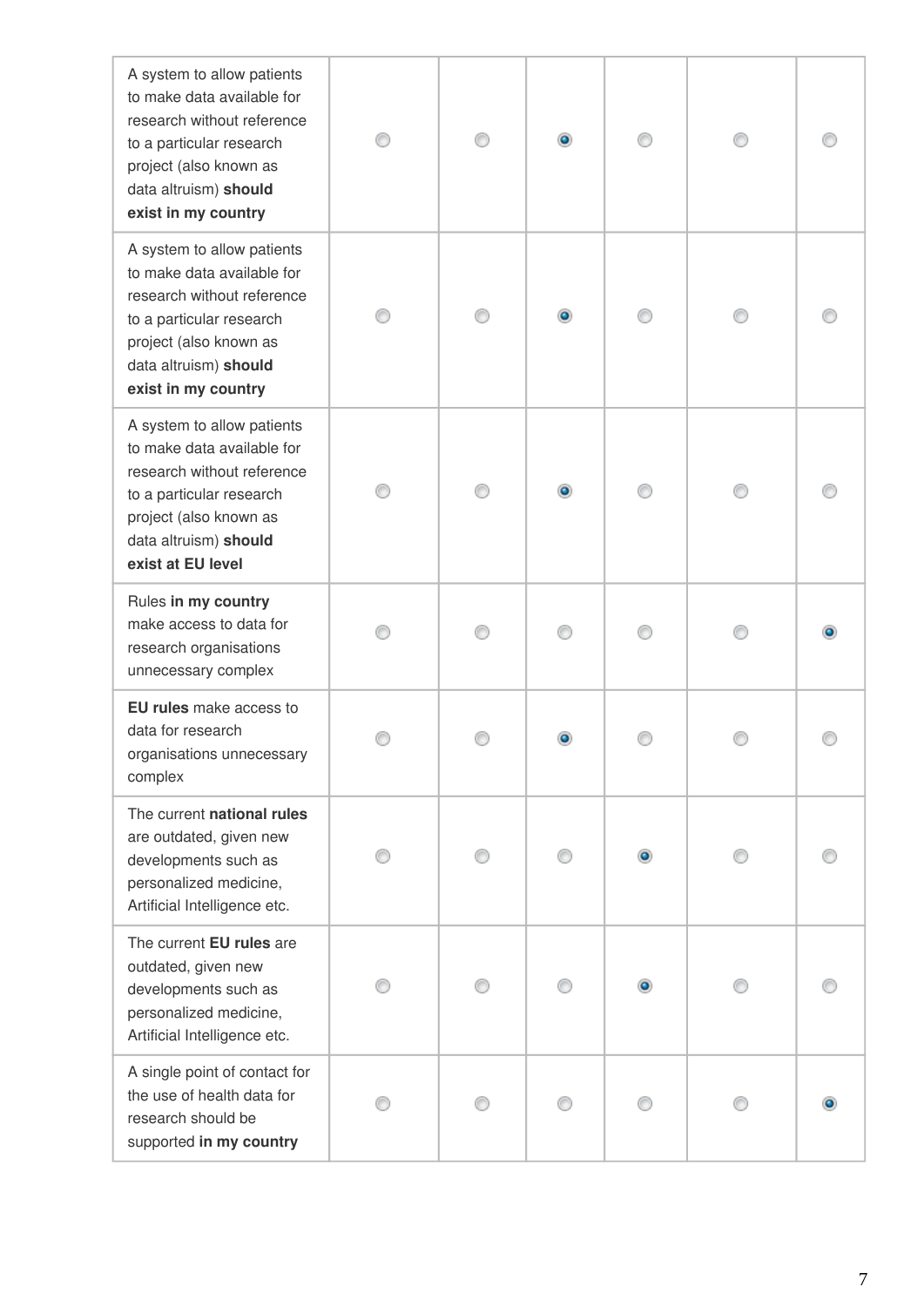| Single points of contact<br>should be set up in all<br><b>Member States, making</b><br>access to health data for<br>research much simpler | € | ⋒ | $\bullet$ |  |
|-------------------------------------------------------------------------------------------------------------------------------------------|---|---|-----------|--|
| All single points of contact<br>should be linked at EU<br>level, to support pan-<br>European research                                     | ⋒ | ⋒ | $\bullet$ |  |
| One single point of contact<br>should also be set up at<br>EU level, in addition to<br>national ones                                      |   | ⋒ | $\bullet$ |  |

7. Would you like to provide further details on data sharing and control of patients over their own data for scientific research? E.g., what types of actions are needed to improve, with particular focus on health data sharing at EU level?

Th Standing Committee of European Doctors (CPME) believes that the same rules for access to data for research purposes should apply for public and private sector, and this throughout Europe.

## **Section D: Sharing data for the public health purposes of ensuring a safe healthcare system**

Health data originally collected for the primary purpose of providing care are sometimes used for wider public health purposes, being:

- 1. Supporting health care system planning, the planning, management, administration and improvement of health and care systems.
- 2. Ensuring high standards of quality and safety of healthcare and of medical products and medical devices.
- 3. The prevention or control of communicable diseases and the protection against serious (crossborder) health threats.

Questions below address all of these three functions.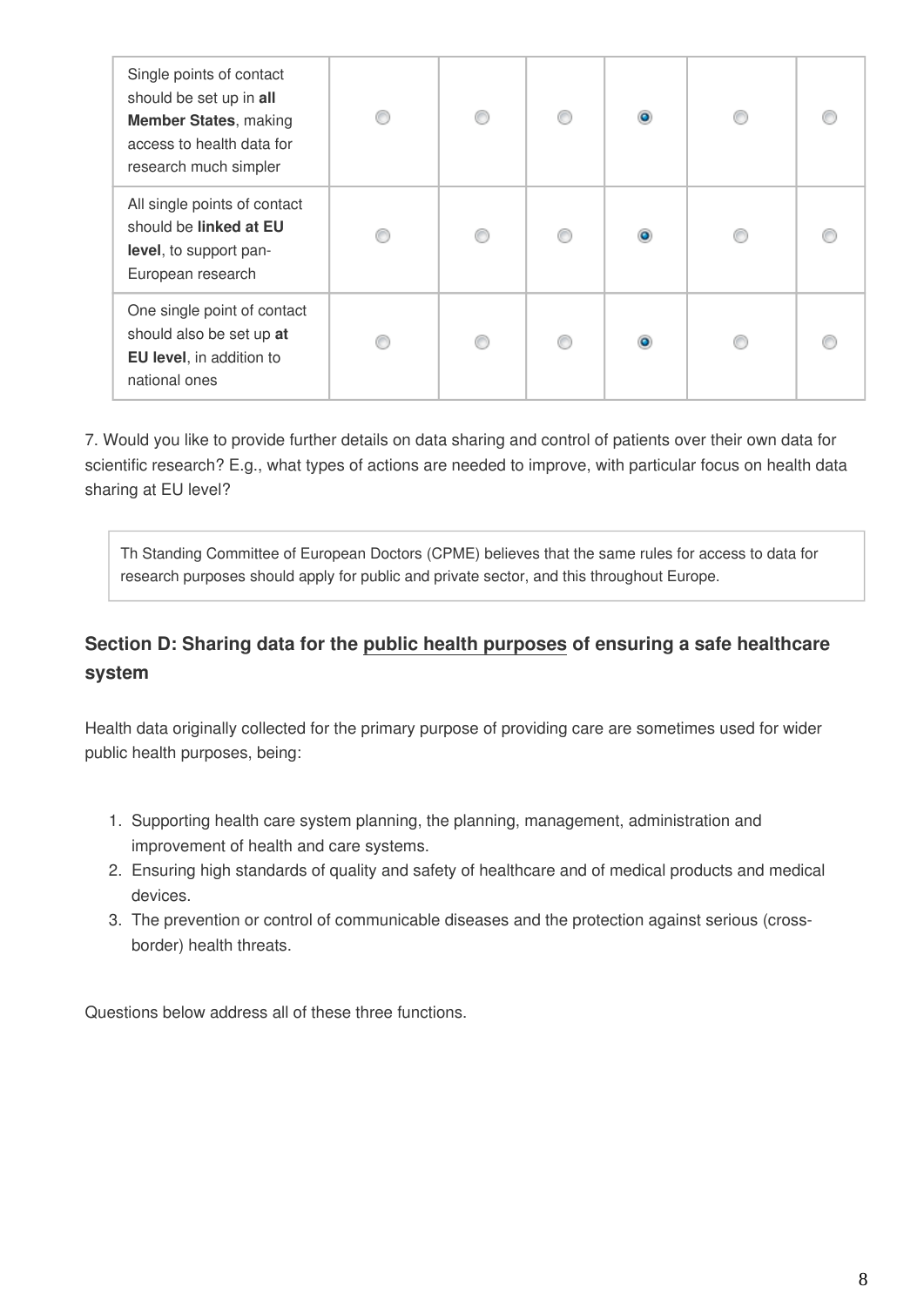8. Do you agree or disagree with the following statements, all related to the way in which data sharing is possible for the above mentioned wider public health purposes? *Note. If the statement concerns 'my country' and you are answering at an EU or international level, please answer for the country in which you currently live.*

|                                                                                                                                                                                                   | Completely<br>disagree | Slightly<br>disagree | Neutral   | Slightly<br>agree | Completely<br>agree | Don't<br>know |
|---------------------------------------------------------------------------------------------------------------------------------------------------------------------------------------------------|------------------------|----------------------|-----------|-------------------|---------------------|---------------|
| It is easy for the concerned professionals to gain access to health data for<br>public health planning, quality and prevention purposes in my country                                             | ∩                      | ⋒                    | ⋒         | ∩                 | ⋒                   | ۰             |
| Data access for public health purposes is difficult because data sets are<br>scattered over many different providers in my country                                                                | ⊙                      | ⊙                    | ⊙         | ⊙                 | ◎                   |               |
| Use of data for national level public health purposes is difficult because data are<br>not comparable between different data sets                                                                 | ⊙                      | ⊙                    | ⊙         | ⊙                 | ۰                   |               |
| Use of data for cross-border public health purposes is difficult because data are<br>not comparable between different data sets                                                                   | ◉                      | ⊙                    | ◎         | ⊙                 | ۰                   |               |
| The use of different legal bases (eg consent, provision of care, public interest)<br>makes it difficult for health-related data to be shared for public health purposes<br>between EU countries   | O                      | ⊙                    | ◎         | 0                 | ⊙                   |               |
| Different interpretations of whether data are considered anonymised or<br>pseudonymised make it difficult for health-related data to be shared for public<br>health purposes between EU countries | 0                      | ⊙                    | ⊙         | ⊙                 | ۰                   |               |
| Epidemiological institutions should have easier and direct access to health<br>data, in order to ensure their task                                                                                | ◉                      | ∩                    | $\bullet$ | ⊙                 | ◉                   |               |
| Medicine agencies, notified bodies for medical devices or Health<br>Technology Assessment bodies should have easier and direct access to<br>health data, in order to ensure their task            | 0                      | ∩                    |           | ⊙                 | ◎                   |               |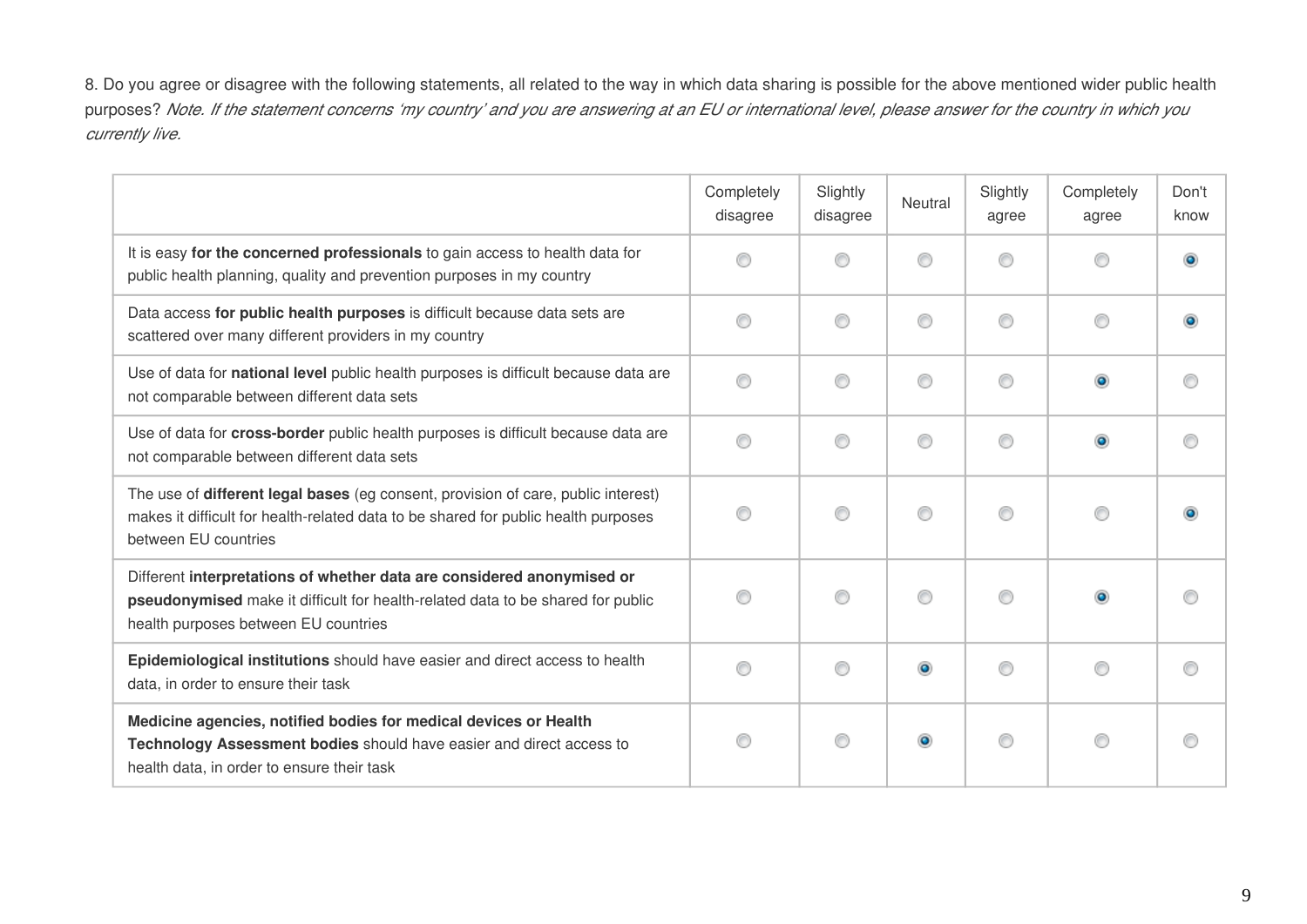| Governance structures, data permit authorities, or single points of contact should |  |  |  |
|------------------------------------------------------------------------------------|--|--|--|
| ensure that public bodies are allowed to have easier and direct access to health   |  |  |  |
| data                                                                               |  |  |  |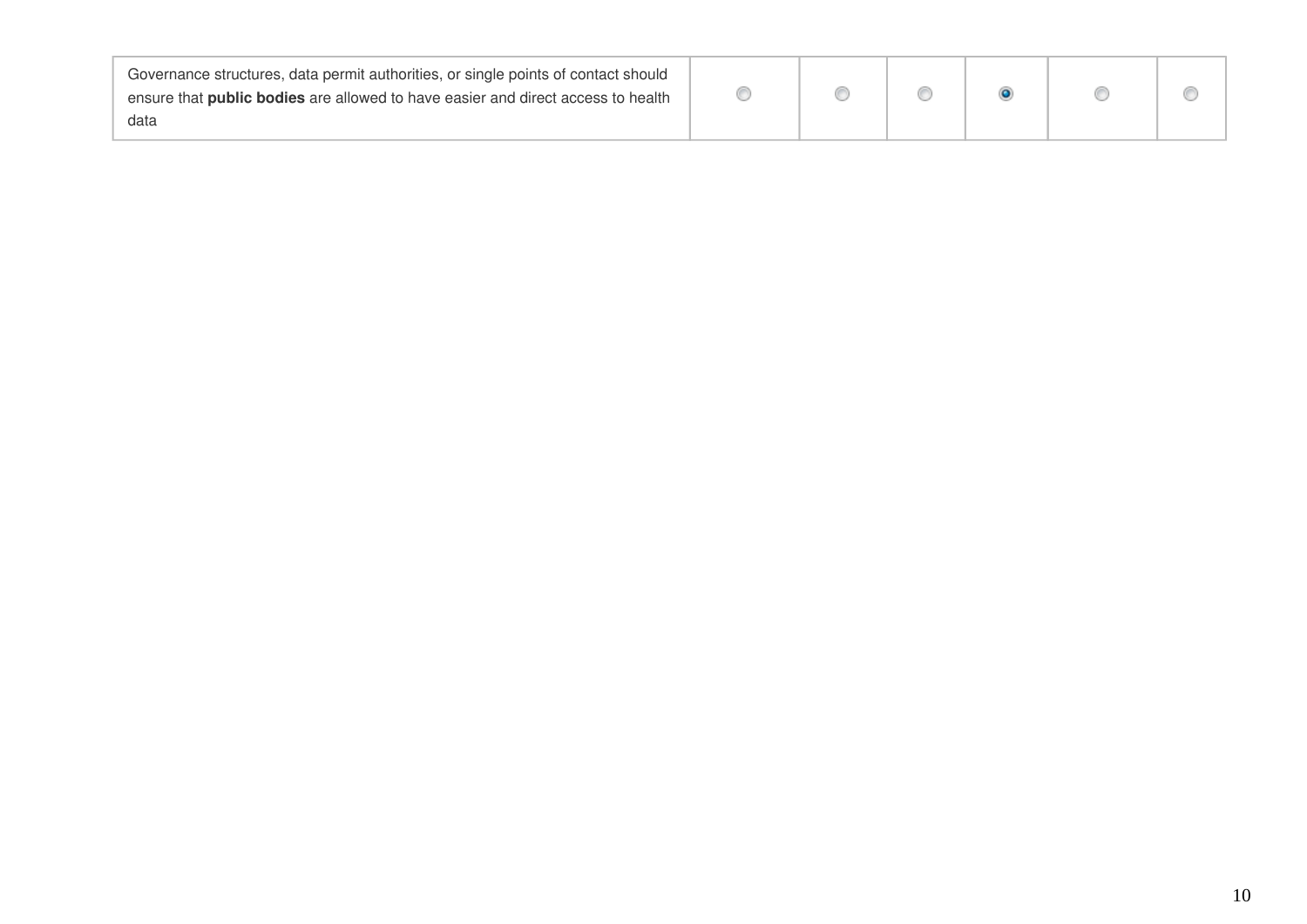9. Would you like to provide further details on data sharing for one or more of the following types of public health purposes?

9.a. The purpose of supporting health care system planning, the planning, management, administration and improvement of health and care systems.

9.b.The purpose of ensuring high standards of quality and safety of healthcare and of medical products and medical devices.

9.c. The purpose of prevention or control of communicable diseases and the protection against serious (cross-border) health threats.

## **Section E – Potential EU Level Action**

At present, EU level legislation on data use for function 2 or 3 (secondary use) is governed by a combination of the GDPR and national level legislation foreseen in the GDPR to address issues such as the use of data for the purposes of healthcare provision (provided for in Article 9(2)(h)) or in the public interest (provided for in Article 9(2)(i)) or for scientific research (provided for in Article 9(2)(j)). The European Commission's Data Strategy envisions a European Health Data Space which may demand a range of actions at EU level.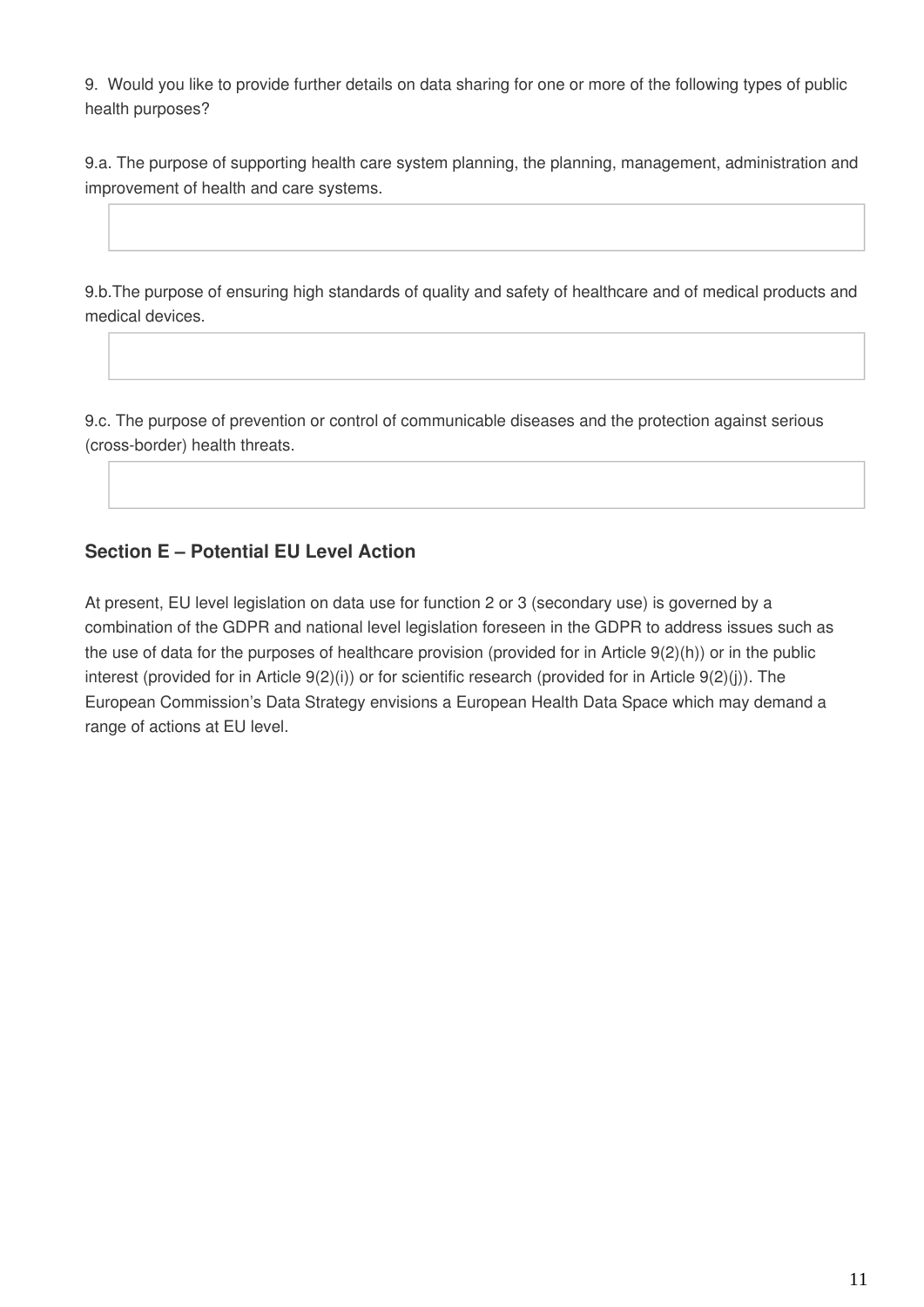10. The statements below represent some of the potential actions that may be taken for the use of health data for healthcare, but also for policy making and research. Please indicate the extent to which you agree or disagree with the potential actions.

#### **EU level action should be taken to..**

|                                                                                                                                                                                                                                                                         | Completely<br>disagree | Slightly<br>disagree | Neutral   | Slightly<br>agree | Completely<br>agree | Don't<br>know |
|-------------------------------------------------------------------------------------------------------------------------------------------------------------------------------------------------------------------------------------------------------------------------|------------------------|----------------------|-----------|-------------------|---------------------|---------------|
| Increase awareness of citizens rights on <b>data access</b> to their medical health<br>records/health data under GDPR                                                                                                                                                   | ◎                      |                      | ⋒         | ∩                 | ۵                   | ∩             |
| Increase awareness of citizens' rights on data portability under GDPR (being<br>able to transfer one's personal data to another controller)                                                                                                                             | ◎                      | ◎                    | ⊙         | ⊙                 | $\bullet$           | ∩             |
| Support Member States to reinforce citizens' access, portability and control<br>over their health data, for example by guidance or legislation                                                                                                                          | ◎                      | ◎                    | ⊙         | ◉                 | $\bullet$           |               |
| Support Member States' healthcare providers to ensure the transfer of health<br>data between different healthcare providers and at the request of patients,<br>this to allow patients to provide their health data only once, for example by<br>guidance or legislation | ◎                      | ⋒                    | ⊙         | ⊙                 | 0                   |               |
| Support Member States to set up personal data spaces or patients' portals<br>centred around patients, for example by guidance or legislation                                                                                                                            | ⋒                      | ⋒                    | $\bullet$ | ◉                 | 0                   | ⊙             |
| Support Member State to put in place structures allowing for secondary use of<br>health data for policy making and research, for example by guidance or<br>legislation                                                                                                  | ◎                      |                      | $\bullet$ | ◉                 | ◉                   |               |
| Support Member States to set up governance structures for managing data<br>available for research without a reference to a particular research project (data<br>altruism), for example by guidance or legislation                                                       | ◎                      |                      | ◎         | ۰                 | ◉                   |               |
| Set up governance structures at EU level for managing data available for<br>research without a reference to a particular research project (data altruism)                                                                                                               | ◉                      | ⋒                    | ◎         | $\bullet$         | ◉                   |               |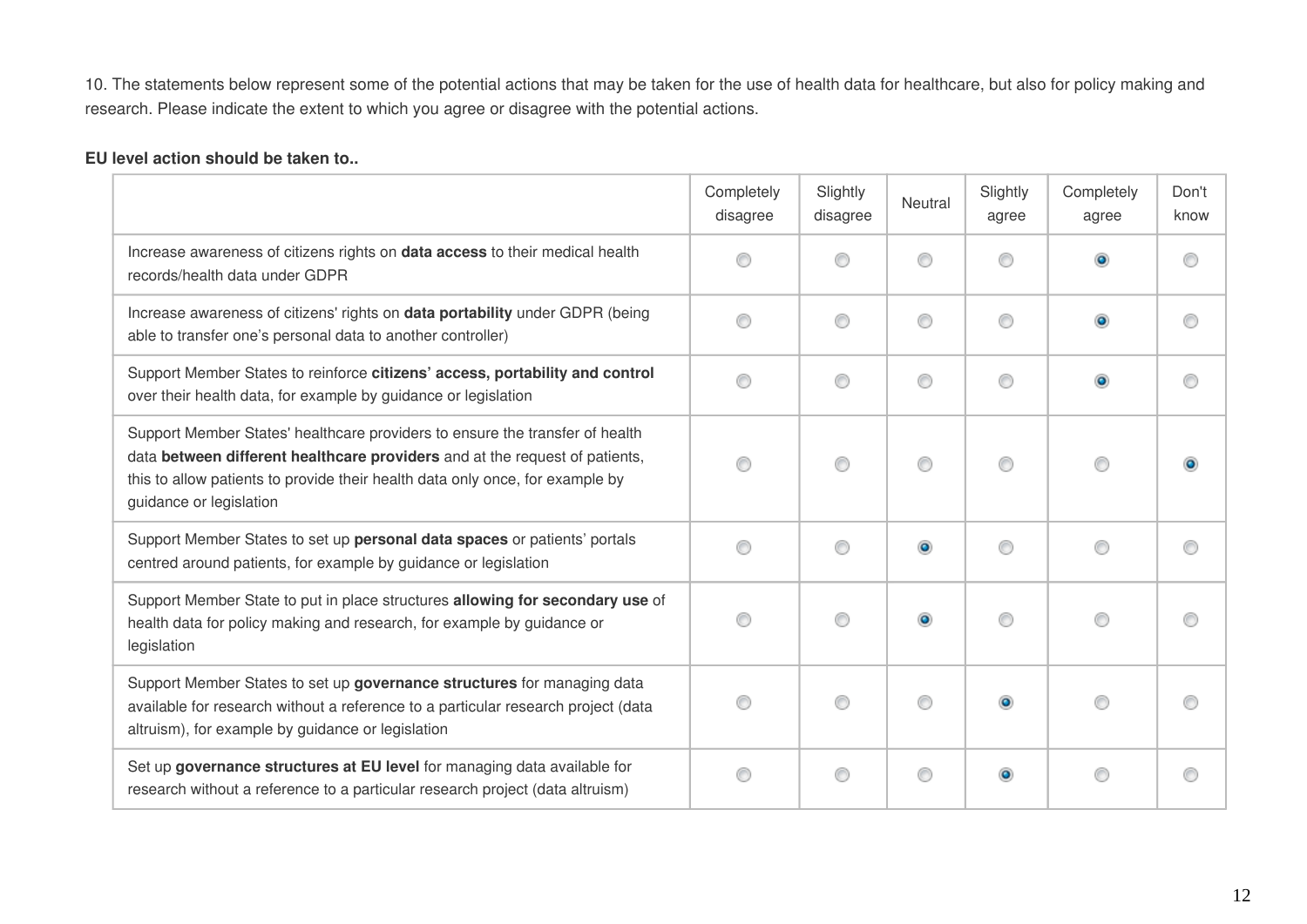| Support the processing of health data by epidemiological institutions for the<br>protection against serious cross-border health threats, for example by guidance<br>or legislation                                                                                                                    | ◎ | ∩ | ⊙         | ⊙              |   |   |
|-------------------------------------------------------------------------------------------------------------------------------------------------------------------------------------------------------------------------------------------------------------------------------------------------------|---|---|-----------|----------------|---|---|
| Support the processing of health data by medicine agencies, notified bodies<br>for medical devices or Health Technology Assessment bodies for ensuring<br>high standards of quality and safety of health care and of medicinal products or<br>medical devices, for example by guidance or legislation | ∩ | ⊙ | ⊙         | ⊙              |   |   |
| Support the processing of health data for scientific or historical research or<br>statistical purposes, for example by guidance or legislation                                                                                                                                                        | ∩ | ⊙ | $\bullet$ | ◉              | € |   |
| Support the processing of health data by industry (pharmaceutical, medical<br>devices, Artificial Intelligence) to health data, for example by guidance or<br>legislation                                                                                                                             | ◎ | ⊙ | $\bullet$ | ⊙              | € |   |
| Set up governance structures to support such processing of health data by<br>industry (pharmaceutical, medical devices, Artificial Intelligence)                                                                                                                                                      | ∩ | ⊙ | ◉         | $\bullet$      | ⊙ | ⋒ |
| Promote the use of the same legal base of sharing health data for research<br>purposes                                                                                                                                                                                                                | ∩ | ∩ | ◉         | $\bullet$      | ∩ |   |
| Provide EU level guidance on obtaining consent from patients for sharing data                                                                                                                                                                                                                         | ⊙ | ⊙ | ◉         | ⊙              | ۰ | ⊙ |
| Provide EU level guidance on anonymising/pseudonymising health data                                                                                                                                                                                                                                   | ⊙ | ⊙ | 0         | 0              | ۰ | ◎ |
| Support interoperability through the use of open exchange formats /<br>interoperability agreements, for example by guidance or legislation                                                                                                                                                            | ∩ | ∩ | ⊙         | $\bullet$      | ∩ |   |
| Promote data quality and reliability through the use of standards                                                                                                                                                                                                                                     | ⊙ | 0 | 0         | $\circledcirc$ | ⊙ | ⊙ |
| Promote data security through the use of standards health-related cybersecurity<br>standards                                                                                                                                                                                                          | ⋒ | ∩ | 0         | 0              |   |   |
| Develop minimum datasets for data exchange                                                                                                                                                                                                                                                            | ⊙ | ⊙ | 0         | 0              |   | O |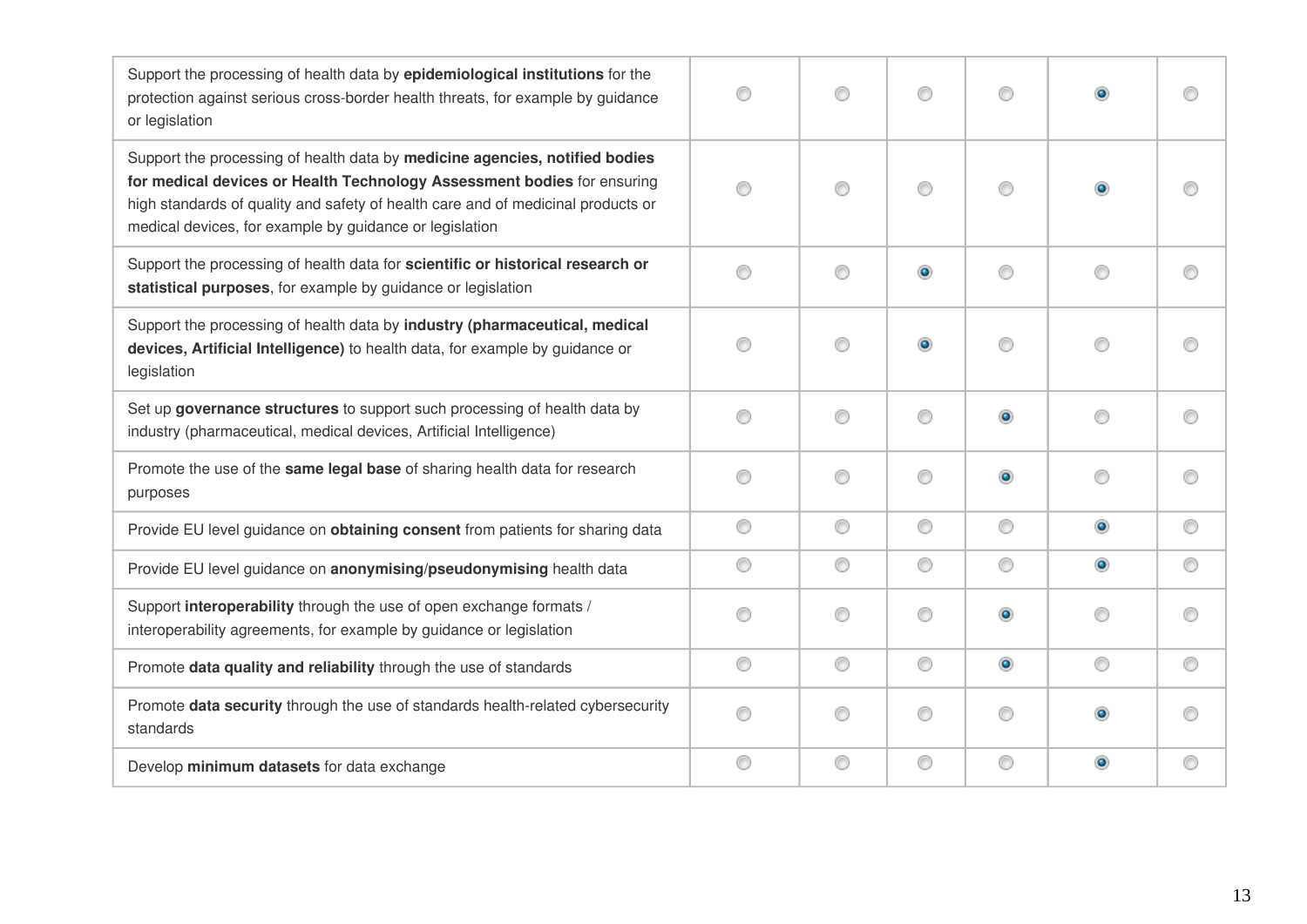#### 10a. If you would like to propose any other action to be taken at EU level, you can specify this below:

11. How do you think the EU should organise health data sharing for secondary purposes at EU level? *Multi ple answers are possible.*

- $\blacksquare$  Non-legislative policy guidance documents
- A set of common rules, put together in a Code of Conduct (soft law)
- $\nabla$  New health data specific European level law
- A structure linking all existing health data of different countries to each other
- Setting up structures at national level intermediating access to health data (one entry point/data permit authority)
- A network of Member States representatives, structured along two pillars: use of health data for research and policy making, alongside another pillar aimed at use of data for healthcare
- A structure intermediating access to health data e.g. a body where a request for access to existing health data can be put forward and managed
- A structure managing data available for research without a reference to a particular research project (data altruism)
- An EU agency for e-health and health data
- A structure managing the health data based on consent of the patients
- Set up a network of data permit authorities/one entry points at EU level
- None of these options, the current set of rules and regulations is sufficient
- None of these options, I don't see the value of a common model for health data sharing
- **Other, please specify**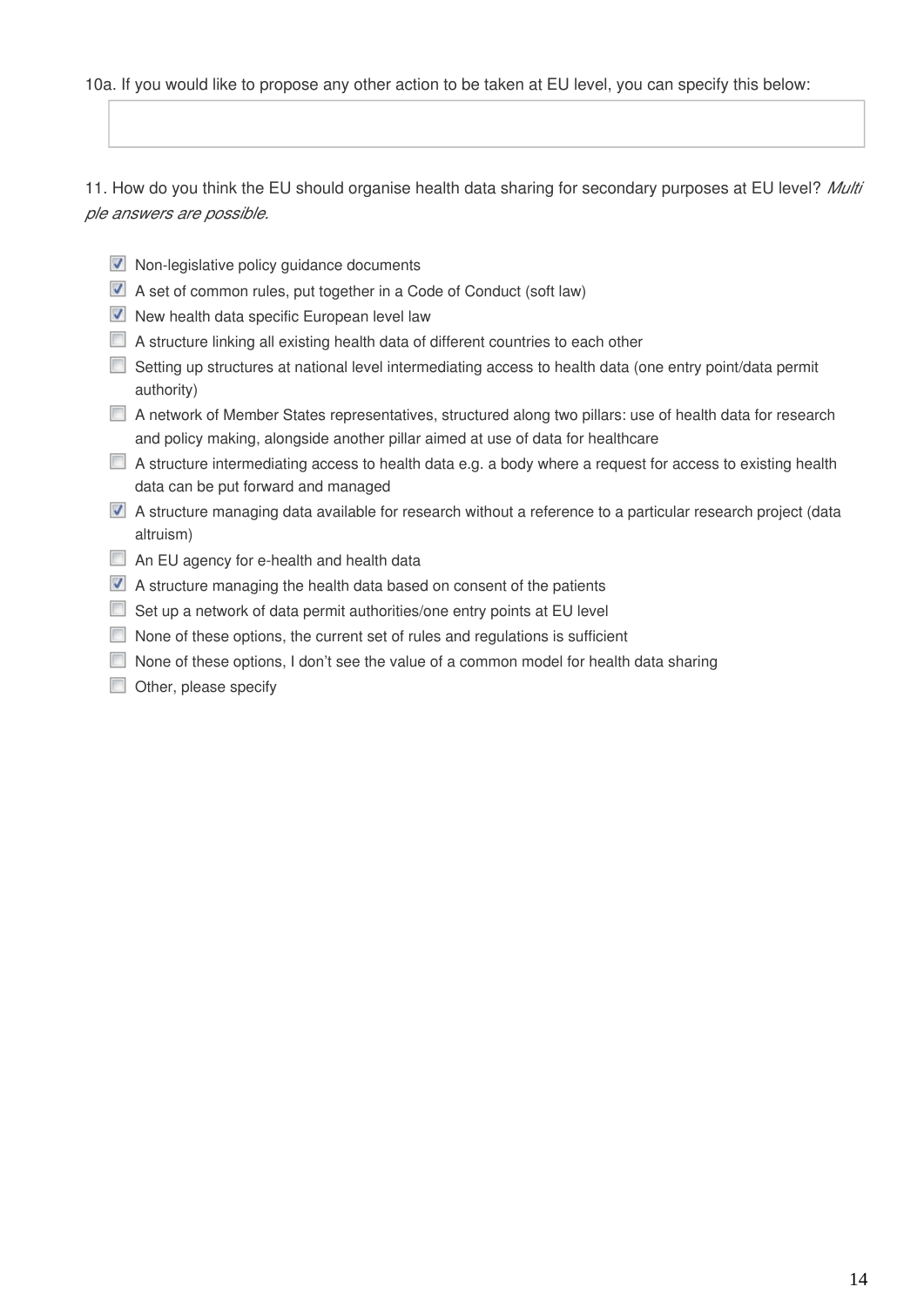12. Who do you think should be involved in setting up regulations for the secondary use of data at European level? *Multiple answers are possible.*

|                                                                                                                                                                   | Completely<br>disagree | Slightly<br>disagree | Neutral   | Slightly<br>agree | Completely<br>agree | Don't<br>know |
|-------------------------------------------------------------------------------------------------------------------------------------------------------------------|------------------------|----------------------|-----------|-------------------|---------------------|---------------|
| Patients/patient representatives                                                                                                                                  | ⊙                      | ⋒                    | 0         | ◉                 | $\bullet$           | ⊙             |
| Researchers in the area of public health                                                                                                                          | ⊙                      | ◎                    | 0         | 0                 | $\circledcirc$      | ⊙             |
| National statistics offices                                                                                                                                       | ⊙                      | ⊙                    | 0         | $\bullet$         | ⊙                   | ∩             |
| International statistics offices (such as Eurostat, WHO, OECD)                                                                                                    | ◉                      | ◉                    | 0         | ◉                 | $\circledcirc$      | ⊙             |
| (Representatives of) healthcare professionals                                                                                                                     | 0                      | ◉                    | 0         | 0                 | $\circledcirc$      | ⊙             |
| Regulators (medicine agencies, Health Technology Assessment and notified<br>bodies, etc.)                                                                         | ⊙                      | ⊙                    | 0         | 0                 | $\bullet$           | ⋒             |
| Data protection authorities                                                                                                                                       | ⊙                      | ◉                    | 0         | ◉                 | $\circledcirc$      | ⊙             |
| National policy makers                                                                                                                                            | ◉                      | ◉                    | ⊙         | $\bullet$         | ⊙                   | ∩             |
| EU policy makers                                                                                                                                                  | 0                      | O                    | ⊙         | 0                 | $\bullet$           | 0             |
| Public bodies ensuring the prevention of diseases (such as centres for disease<br>control, national health institutes, institutes monitoring infectious diseases) | ∩                      | ∩                    | 0         | ◉                 | $\bullet$           | ∩             |
| <b>Biobanks</b>                                                                                                                                                   | 0                      | ◉                    | 0         | 0                 | $\circledcirc$      | 0             |
| Commercial parties, such as pharmaceutical industry, manufacturers of<br>wearables, tech industry, insurers                                                       | ◉                      | ∩                    | $\bullet$ | 0                 | ⊙                   | ∩             |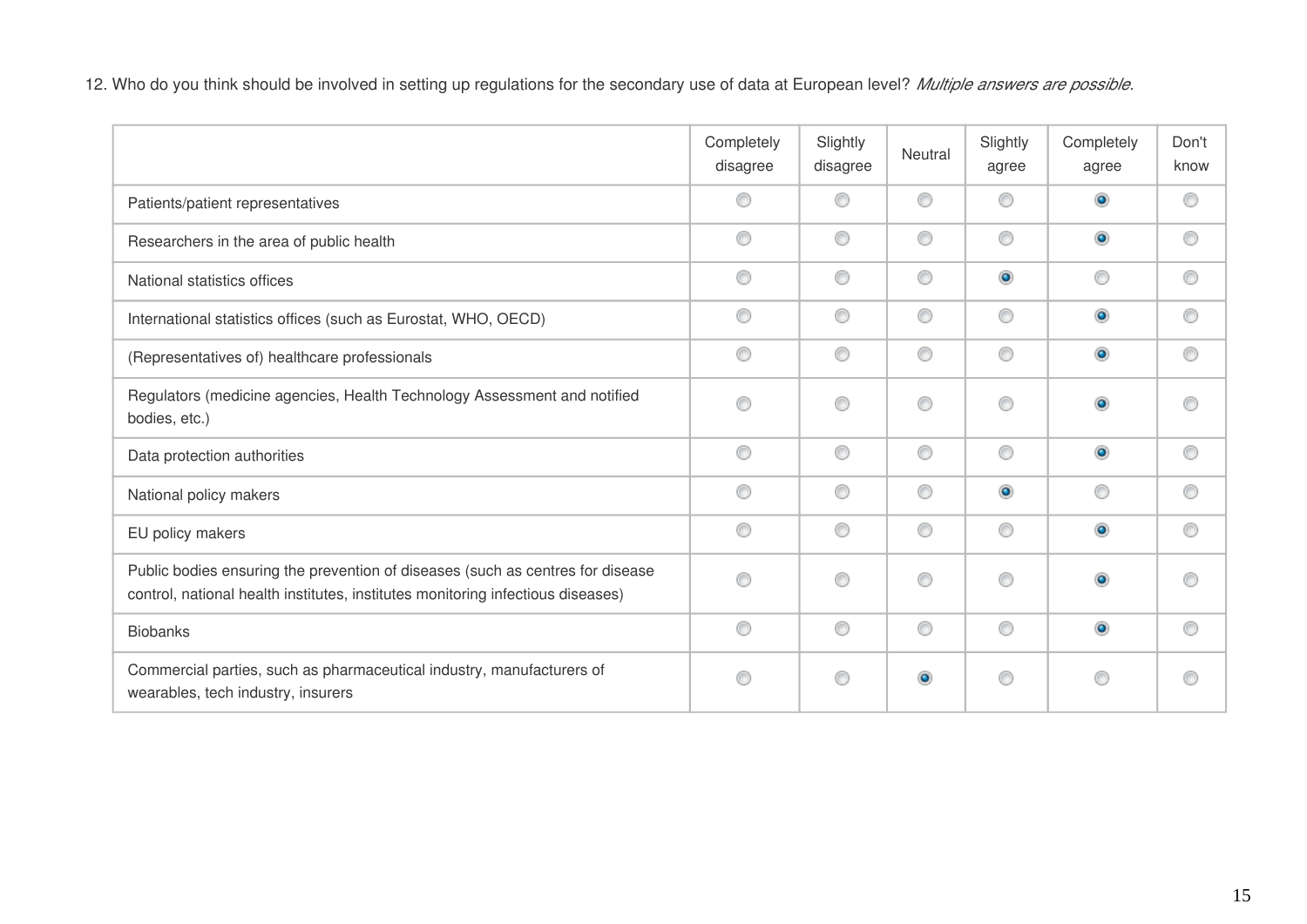12a. If other than the above, please specify: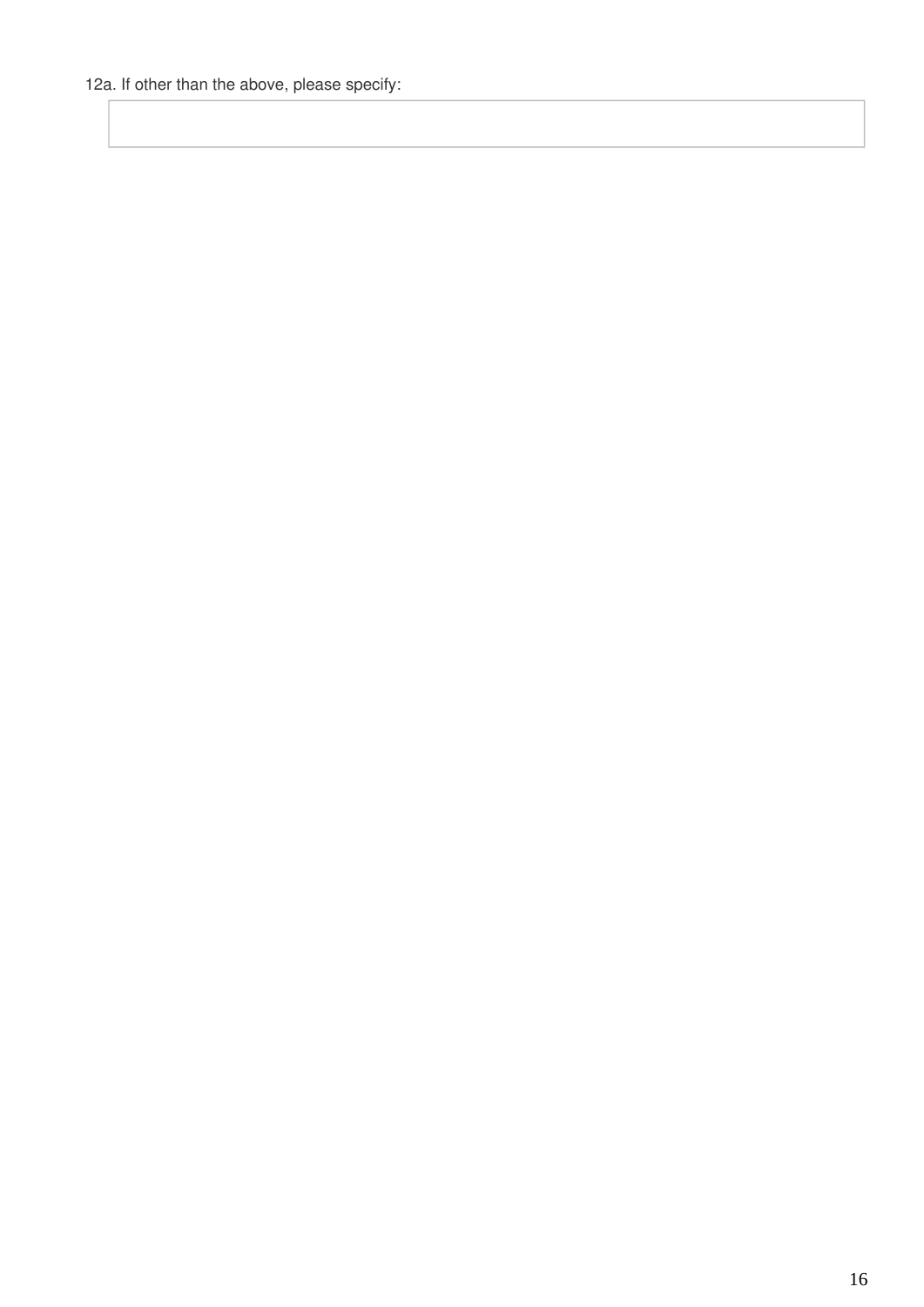13. If an EU level data sharing infrastructure for secondary purposes were set up, what functions should it have?

|                                                                                                                                                                              | Completely<br>disagree | Slightly<br>disagree | Neutral | Slightly<br>agree | Completely<br>agree | Don't<br>know |
|------------------------------------------------------------------------------------------------------------------------------------------------------------------------------|------------------------|----------------------|---------|-------------------|---------------------|---------------|
| A structure linking all existing health data of different countries to each other                                                                                            |                        |                      | ⊙       | $\bullet$         |                     |               |
| A structure linking the one entry points/data permit authorities of different<br>countries, other research infrastructures and data sources and EU institutions<br>/agencies |                        |                      | ⊙       | $\bullet$         | ⊙                   |               |
| A structure intermediating access to health data e.g. a body where a request for<br>access to existing health data can be put forward and managed                            | ⊙                      | ⋒                    | ⊙       | ⊙                 | $\bullet$           | ⋒             |
| A structure managing the health data based on consent of the patients                                                                                                        | 0                      | C                    | ◎       | ◉                 | $\bullet$           | ⋒             |
| None of these options, the current set of rules and regulations is sufficient                                                                                                | 0                      | €                    | ◎       | ◉                 | ◎                   | ⋒             |
| None of these options, I don't see the value of a common model for health data<br>sharing                                                                                    | ⊙                      | €                    | O       | 0                 | ⊙                   | €             |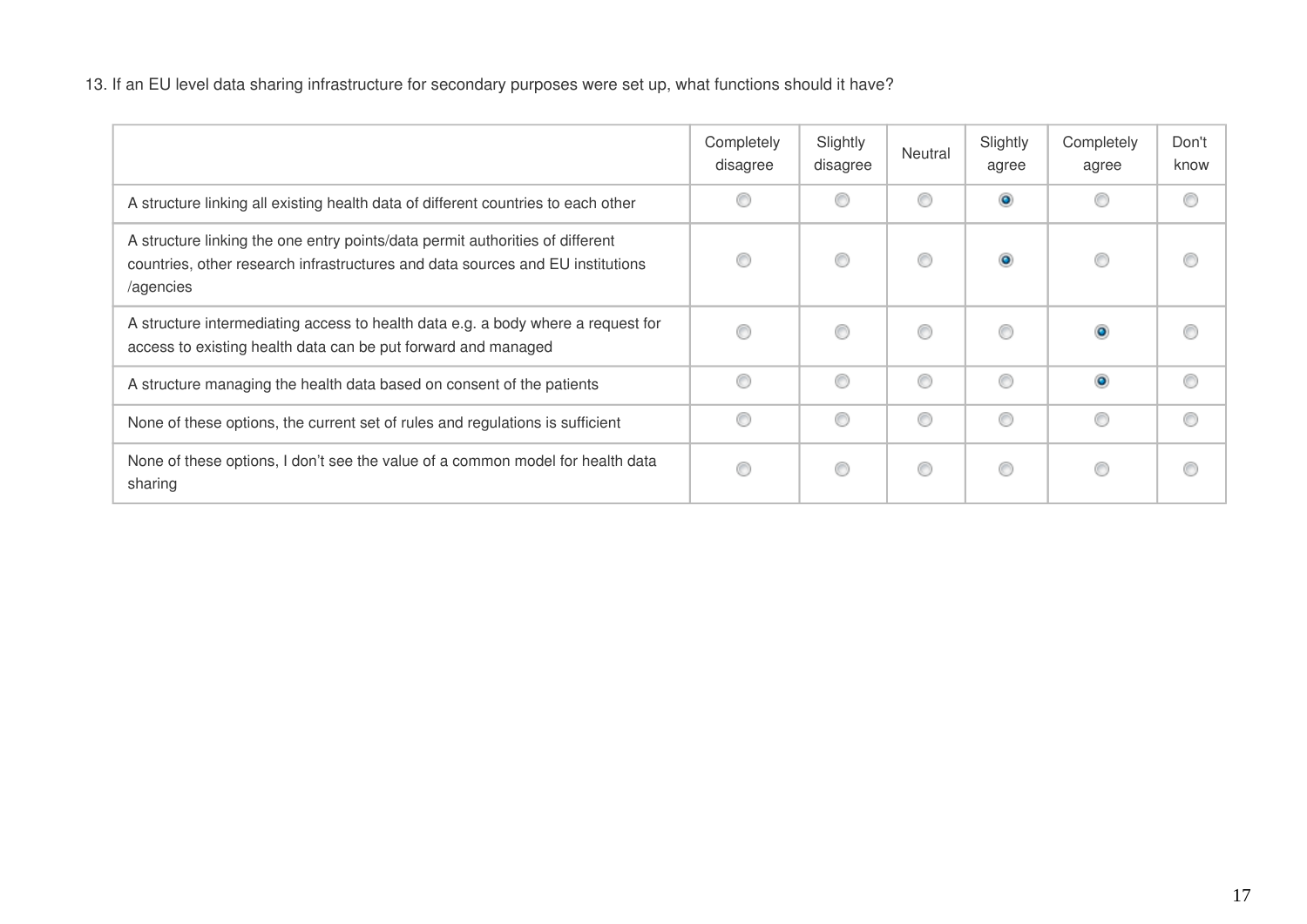14. If an EU level data sharing infrastructure were set up, how should it be organised? *Multiple answers are possible.*

|                                                                                                                              | Completely<br>disagree | Slightly<br>disagree | <b>Neutral</b> | Slightly<br>agree | Completely<br>agree | Don't<br>know |
|------------------------------------------------------------------------------------------------------------------------------|------------------------|----------------------|----------------|-------------------|---------------------|---------------|
| A voluntary network, for<br>both primary and<br>secondary use of health<br>data                                              |                        |                      |                |                   | $\bullet$           |               |
| Two voluntary networks,<br>one for primary use and<br>one for secondary use of<br>health data with some<br>common activities |                        | $\circledcirc$       |                |                   |                     |               |
| A form of public-private<br>partnership                                                                                      | ۵                      | A                    |                |                   |                     |               |
| An EU committee                                                                                                              |                        | ∩                    | $\bullet$      | ⋒                 | ⋒                   |               |
| An EU agency                                                                                                                 | ∩                      | ⊙                    | $\bullet$      | ∩                 | ∩                   |               |
| None of these options,<br>because in my view this<br>should not be set up at EU<br>level                                     |                        |                      |                |                   |                     |               |

14a. If other than the above, please specify:

15. If an EU level data sharing infrastructure were set up, how should its governance/rules be assured? *Multiple answers are possible.*

|                                                                                                 | Completely<br>disagree | Slightly<br>disagree | Neutral | Slightly<br>agree | Completely<br>agree | Don't<br>know |
|-------------------------------------------------------------------------------------------------|------------------------|----------------------|---------|-------------------|---------------------|---------------|
| A code of conduct put<br>together by<br>representatives of all<br>relevant national authorities | €                      | ◎                    | ⋒       | ⋒                 | $\bullet$           |               |
| A code of conduct put<br>together by a board of<br>stakeholders                                 |                        | ◉                    | ◎       | ⋒                 | $\bullet$           |               |
| EU level legislation                                                                            | ⋒                      | €                    | ⋒       | $\bullet$         |                     |               |
| Other                                                                                           |                        | ⋒                    | ⋒       | ⋒                 |                     |               |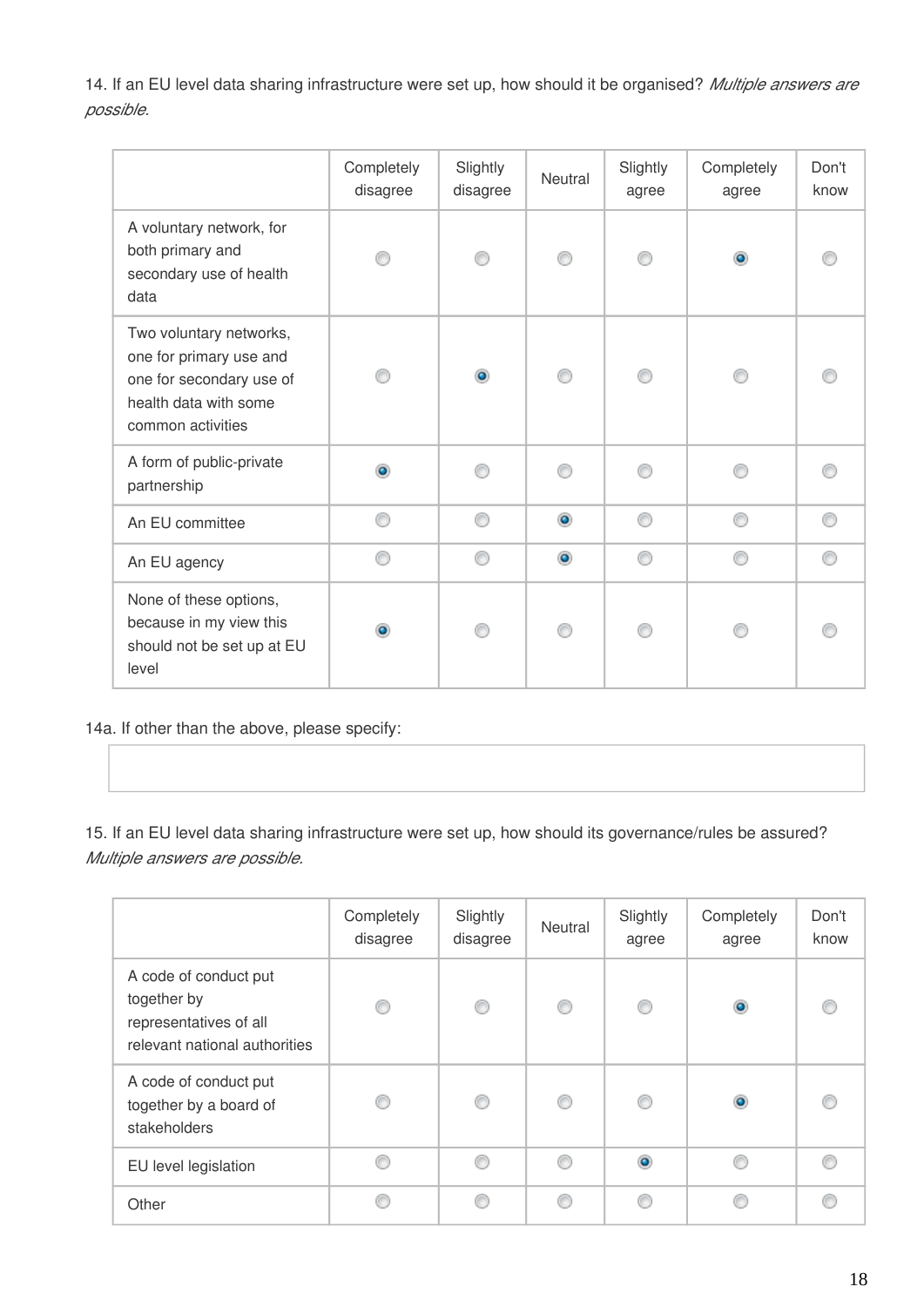15a. If other than the above, please specify: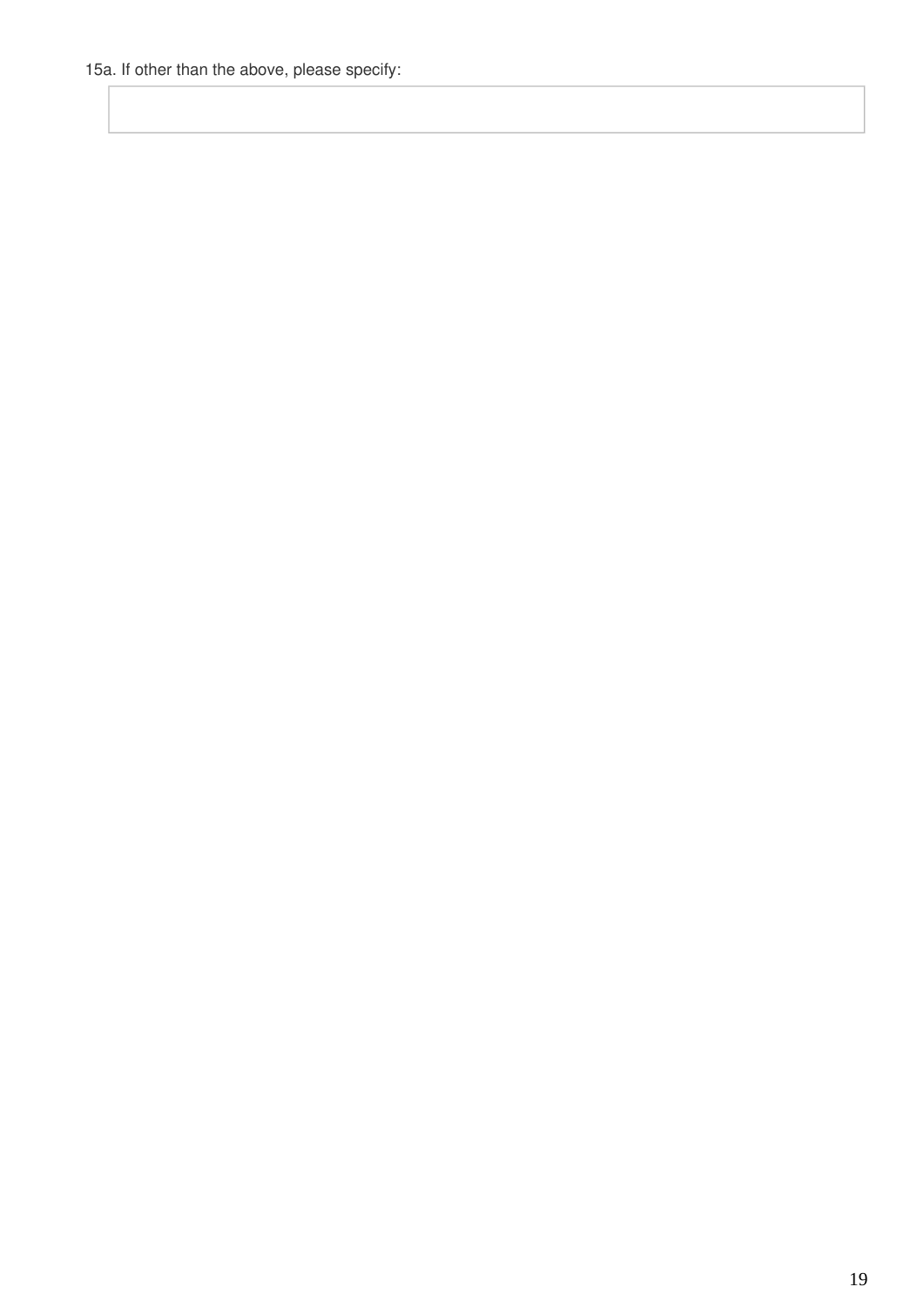16. The COVID-19 pandemic has demonstrated that access to data for responding to communicable disease outbreaks is very important. To be able to respond better to such situations in the future the EU should take action to:

|                                                                                                                                                                                                    | Completely<br>disagree | Slightly<br>disagree | Neutral   | Slightly<br>agree | Completely<br>agree | Don't<br>know |
|----------------------------------------------------------------------------------------------------------------------------------------------------------------------------------------------------|------------------------|----------------------|-----------|-------------------|---------------------|---------------|
| Ensure that pseudonymised health data on affected citizens can be shared with<br>public health authorities without consent on the basis of public health need for<br>public health purposes        | $\bullet$              | ∩                    | ⊙         | ⊙                 | ⊙                   | ⊙             |
| Ensure that only non-identifiable health data on affected citizens can be shared<br>for relevant public health purposes with public health authorities                                             | 0                      | ∩                    | 0         | ⊙                 | $\circledcirc$      | ⊙             |
| Facilitate reporting of pseudonymised data of national and regional public health<br>laboratories directly to ECDC without going through a reporting cascade                                       | ⊙                      | $\bullet$            | ⊙         | ⊙                 | ∩                   |               |
| Facilitate direct reporting of national and regional public health authorities to<br>public health institutions dealing with epidemiological aspects, without going<br>through a reporting cascade | ⊙                      | ∩                    | ⊙         | $\bullet$         | ⊙                   | ∩             |
| Set up a system at EU level to allow patients to make data available for research<br>without reference to a particular research project (also known as data altruism)                              | ◉                      | ∩                    | ⊙         | $\bullet$         | ∩                   | ∩             |
| Set up an EU level governance managing the data altruism                                                                                                                                           | ◉                      | ◉                    | $\bullet$ | ◉                 | ⊙                   | ⊙             |
| Such a data altruism system should also be used for pandemics                                                                                                                                      | 0                      | ◉                    | $\bullet$ | 0                 | ⊙                   | ⊙             |